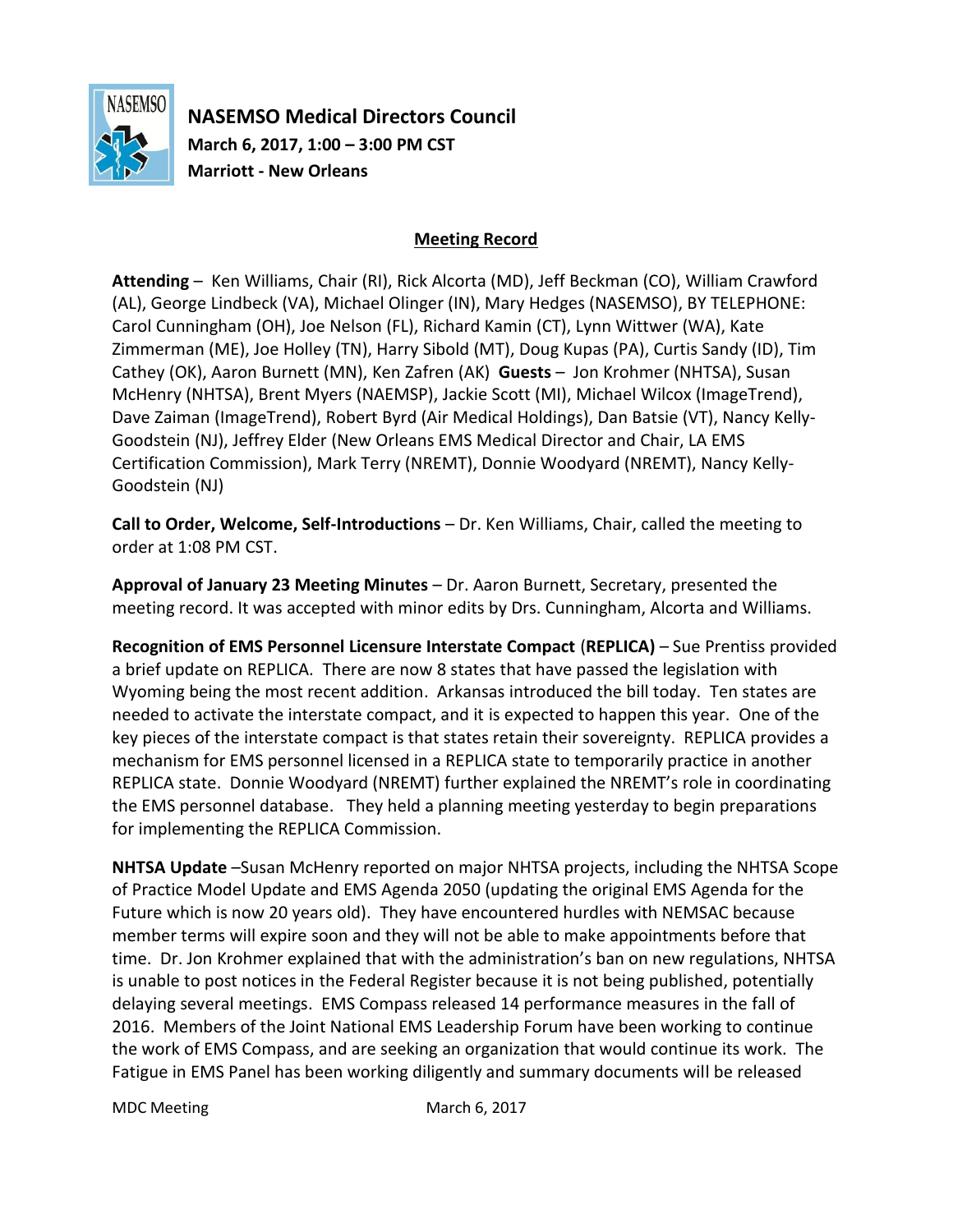soon. Dr. Lindbeck added that the recommendations are due the end of April and will be published in a special edition of *Prehospital Emergency Care*.

**NAEMSP Update** – Brent Myers, President of NAEMSP, thanked the MDC for inviting him to participate. The DEA bill is an opportunity for the organizations to work together. They have a task force to work on the military academies agenda. He invited anyone who is interested to participate. He said they would be willing to dedicate a podcast to the EMS fatigue issue. John Gallagher of Wichita is the chair of their Standards and Practice Committee. They intend to announce the formation of a political action committee at the next NAEMSP meeting in January 2018. The new DEA bill was introduced in the new session of Congress and passed the House. Harry Sibold added that there is current discussion between the House and the Senate (not along party lines) about wording in the bill. Once that is resolved, it is expected to move forward rather easily.

**NASEMSO Spring Meeting 2018** – Dr. Ken Williams announced that the NASEMSO meeting will occur in May of 2018 in Providence, Rhode Island. He encouraged all Medical Directors to attend. They are considering a clam bake or water-related event for the social outing.

**NASEMSO News** – Keith Wages (President) said that Dia Gainor could not join today due to illness. Keith said they are appreciative that NHTSA is supporting a revision of the EMS Scope of Practice Model. He feels the process itself will be productive with the discussion and exchange of information. He added that he thinks it will be physician-driven. REPLICA only needs two more states before the REPLICA Compact can be activated and they can begin making the rules. EMS Compass will be wrapping up the funded project shortly, but it is hoped that the work of the project will continue. There is discussion of an independent non-profit organization taking on the role of continuing the work that EMS Compass started. Keith added that NASEMSO should be responsive to all systems of care. The Trauma Managers Council (TMC) is not thrilled with the idea of changing its name and purpose to time-sensitive systems of care. He has asked the TMC to think about how they can support the other time-sensitive systems of care that have emerged. Dr. Crawford said they wanted to add stroke and STEMI to their Stroke Advisory Council. They changed the name to Trauma Health Advisory Council and added Stroke and STEMI sub-committees. Dr. Beckman said Colorado has achieved it with a multi-disciplinary council.

**CapView CMMI LVO Stroke Initiative** (handout) – Dr. Williams explained that this initiative is taking hold in many parts of the country. There may be some controversy because it states (page 2 of handout) that IV tPA is not the primary treatment solution for the most severe strokes. Mary added that Dia had suggested that we schedule a presentation at our future meeting. Dr. Beckman noted that the group members are all interventionalists and that we should get input from the neurologists. Dr. Williams noted that he hoped to get Dr. Taillac's opinion as he is a member of the Brain Attack Coalition. Dr. Zimmerman added they are working on this at the Maine Medical Center with interventionalists and stroke neurologists as well. They hope to have a second hospital in the other end of the state join.

2:30 - **Project and Committee Updates** – Various Members